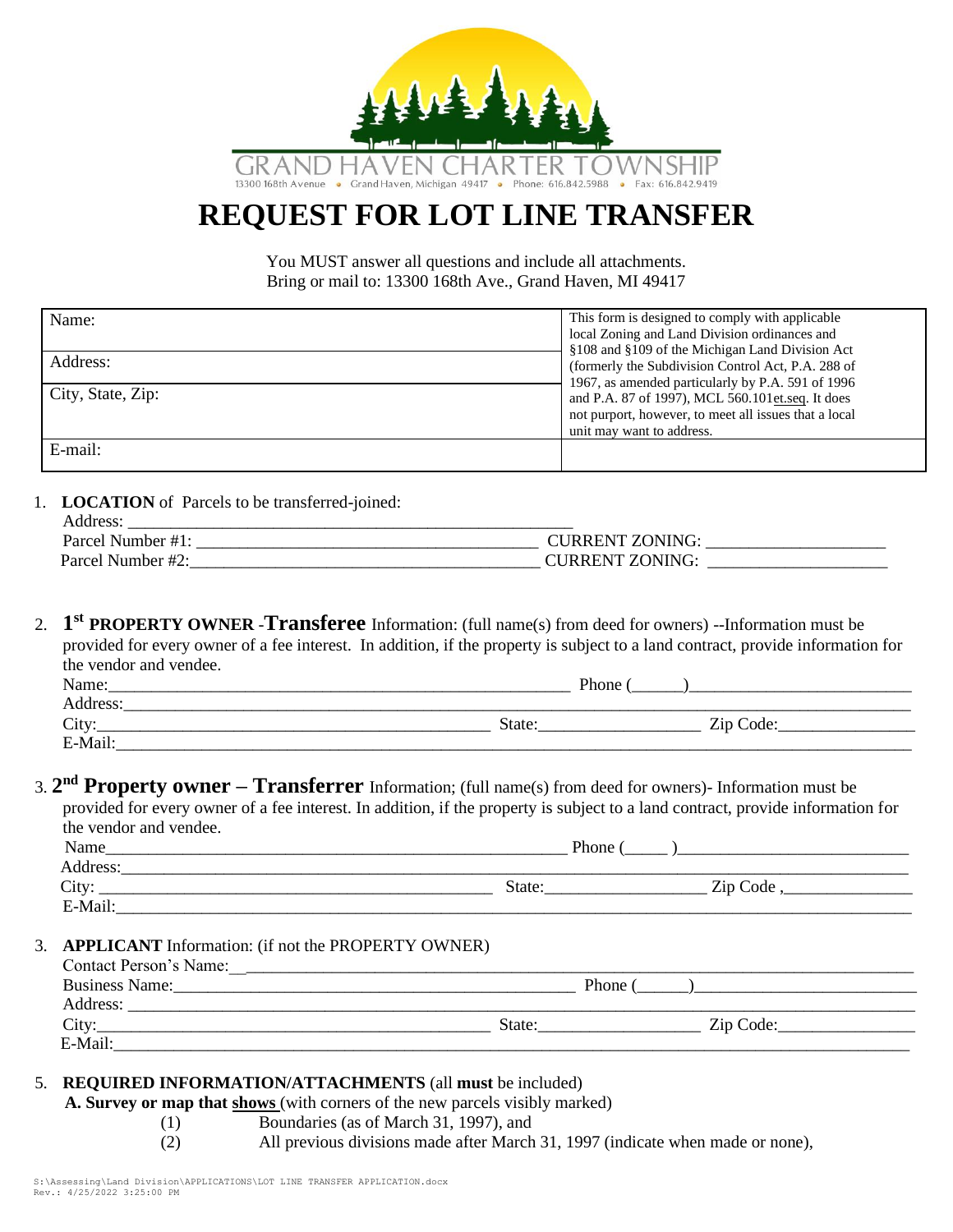- (3) the proposed division(s), and
- (4) Dimensions of the proposed divisions, including area and square footage (excluding any ingress/egress right of way easements), and
- (5) Existing and proposed road/easement rights-of-way, and
- (6) easements for public utilities from each parcel to existing public utility facilities, and
- (7) Any existing improvements (buildings, wells, septic system, driveways, pools, sheds, etc.) and
	- **DISTANCE OF BUILDINGS FROM LOT LINES MUST SHOW ON MAP**
- (8) Any of the features checked in part 6 (above)
- (9) any cemetery, which is adjacent to, or may have access through this parcel
- **B**. **A copy of the proposed Deed(s) with legal descriptions**
- **C. Indication of approval, or permit from County Road Commission or GHT Fire Department, for each proposed new road, easement or shared driveway. Roadway maintenance agreement will be required (provide a copy of Agreement) if the creation of a private road will be part of this application.**
- \_ 7 **D. Evidence of all interest of fee ownership or land contract vendee interest.**
- **E. A copy of any transferred division rights [§109(4) of the Act] in the Parent Parcel.**
- **F. Certificate from the County Treasurer indicating the last 5 years of property taxes/special assessment have been paid or apportioned by the township.**

**\_\_\_\_\_\_\_\_\_\_\_\_\_\_\_\_\_\_\_\_\_\_\_\_\_\_\_\_\_\_\_\_\_\_\_\_\_\_\_\_\_\_\_\_\_\_\_\_\_\_\_**

**\_\_\_\_\_\_\_\_\_\_\_\_\_\_\_\_\_\_\_\_\_\_\_\_\_\_\_\_\_\_\_\_\_\_\_\_\_\_\_\_\_\_\_\_\_\_\_\_\_\_\_**

# **Do not record the deed until the transfer is approved!**

#### **G. AFFIDAVIT and permission for municipal, county and state officials to enter the property for inspections:**

I agree the statements made above are true, and if found not to be true this Application and any approval will be void. Further, I agree to 9 comply with the conditions and regulations of the Land Division Act. Further, I agree to give permission for officials of the municipality, county and the State of Michigan to enter the property where this parcel division is proposed for purposes of inspection to verify that the information on the Application is correct at a time mutually agreed with the Applicant.

 Ordinance, the local Zoning Ordinance, and the State Land Division Act (formerly the Subdivision Control Act, P.A. 288 of 1967, as amended (particularly by P.A. 591 of 1996, amended by P.A. 87 of 1997), MCL 560.101, et.seq.), and does not include any representation or conveyance of rights in any other statute, building code, zoning ordinance, deed restriction or other property rights.

Signature(s) of Owner(s):

Signature Date: \_\_\_\_\_\_\_\_\_\_\_\_\_\_\_\_\_\_\_\_